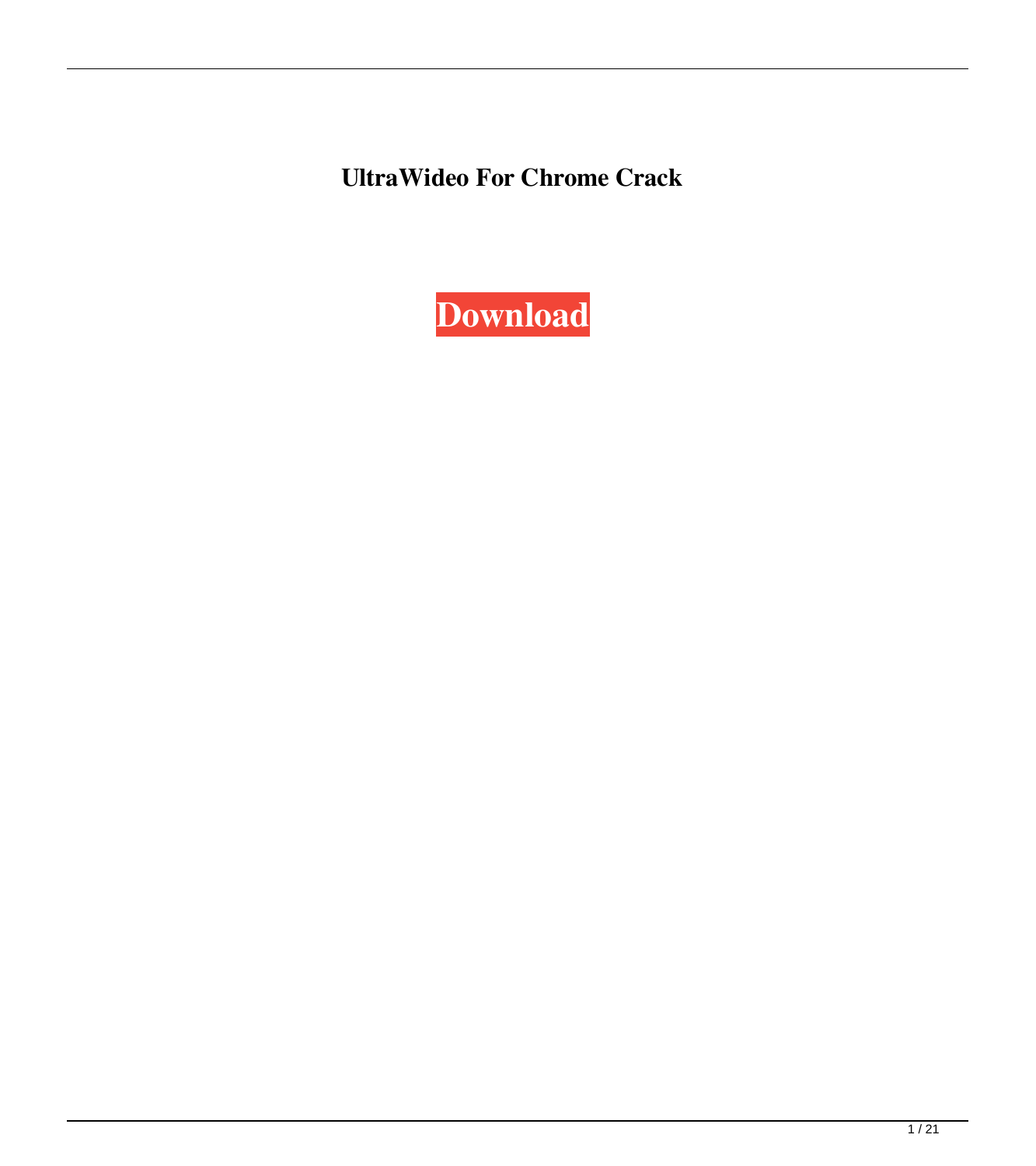Full-screen video aspect ratio is not a big problem for most users since most video streaming/sharing platforms and modern browsers do a good job of taking care of this particular issue. UltraWideo for Chrome Crack For Windows is an interesting and potentially useful extension that provides you with a lot more power and control when it comes to manipulating the video aspect ration of various videos in full-screen mode. The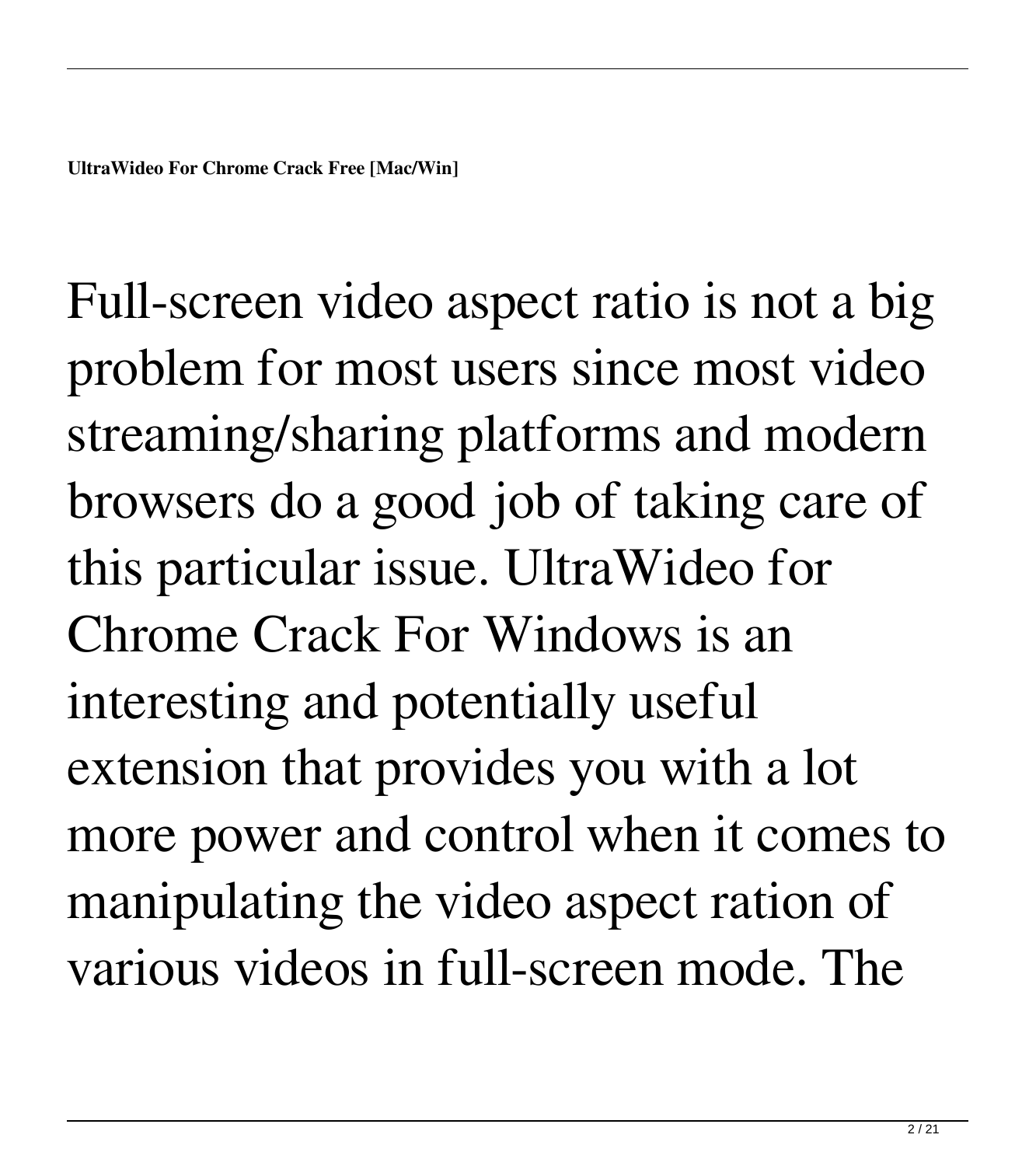main 2 advantages of UltraWideo UltraWideo is not the only extension on the market that offers this functionality, but what makes it stand out from the competition is the fact that it works on all video streaming platforms, as well as on all embedded videos you might come across. Other functionalities worth discussing Before everything else, it's worth pointing out that the extension is primarily designed for ultra-wide monitors. However, this doesn't mean that it doesn't work on more typical monitors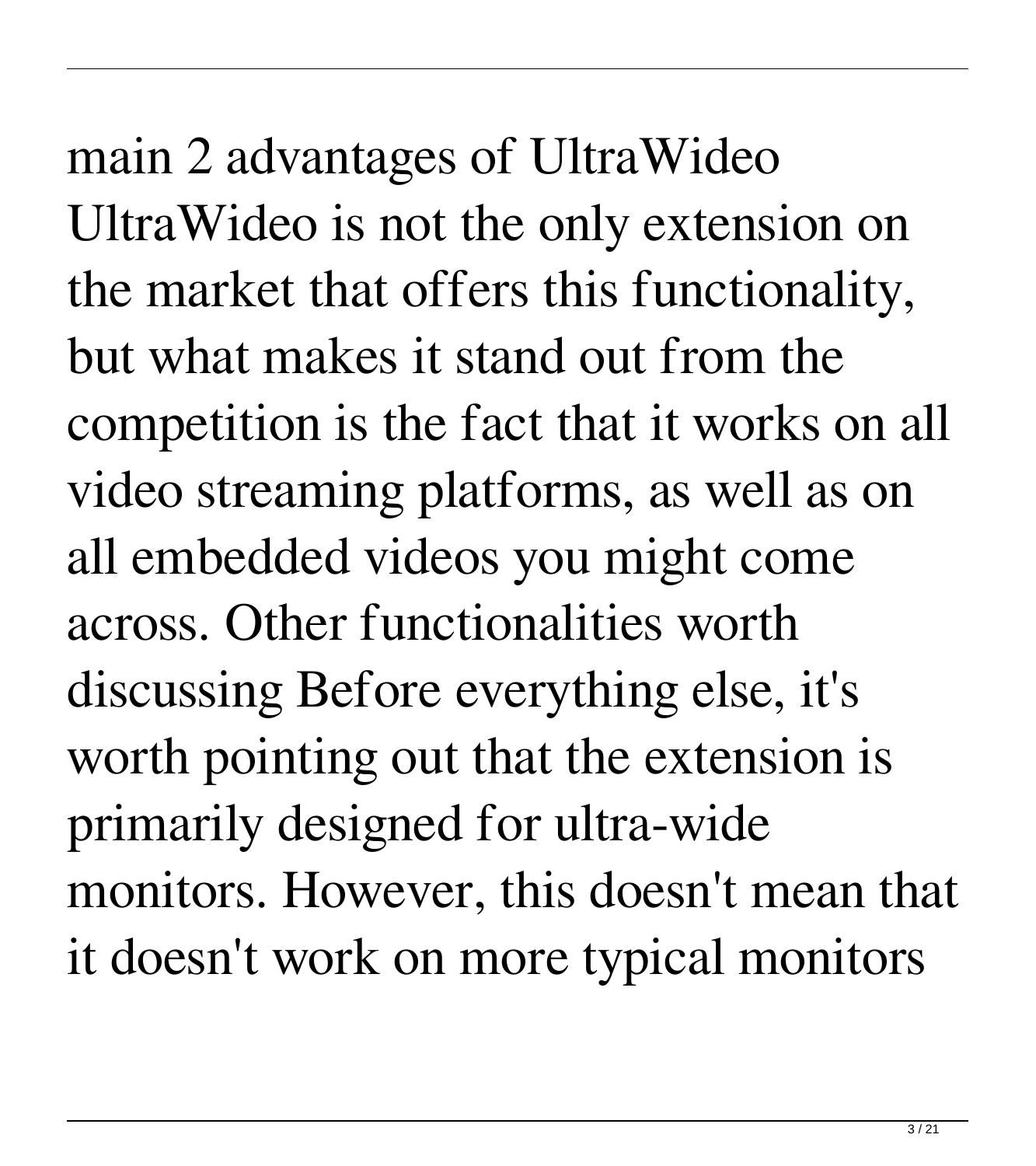as well. It provides you with the option to manipulate the video's size in those situations where the video has horizontal or vertical black spaces. Its main goal is to improve your viewing experience by making videos perfectly fit your entire screen. Modern-looking extension with a nice GUI The extension lives in Chrome's toolbar, just like most other tools for this sort. The compact yet modern GUI allows you to pause the extension as well as to toggle between three, self-explanatory modes: Normal, Upscale, and Stretch. In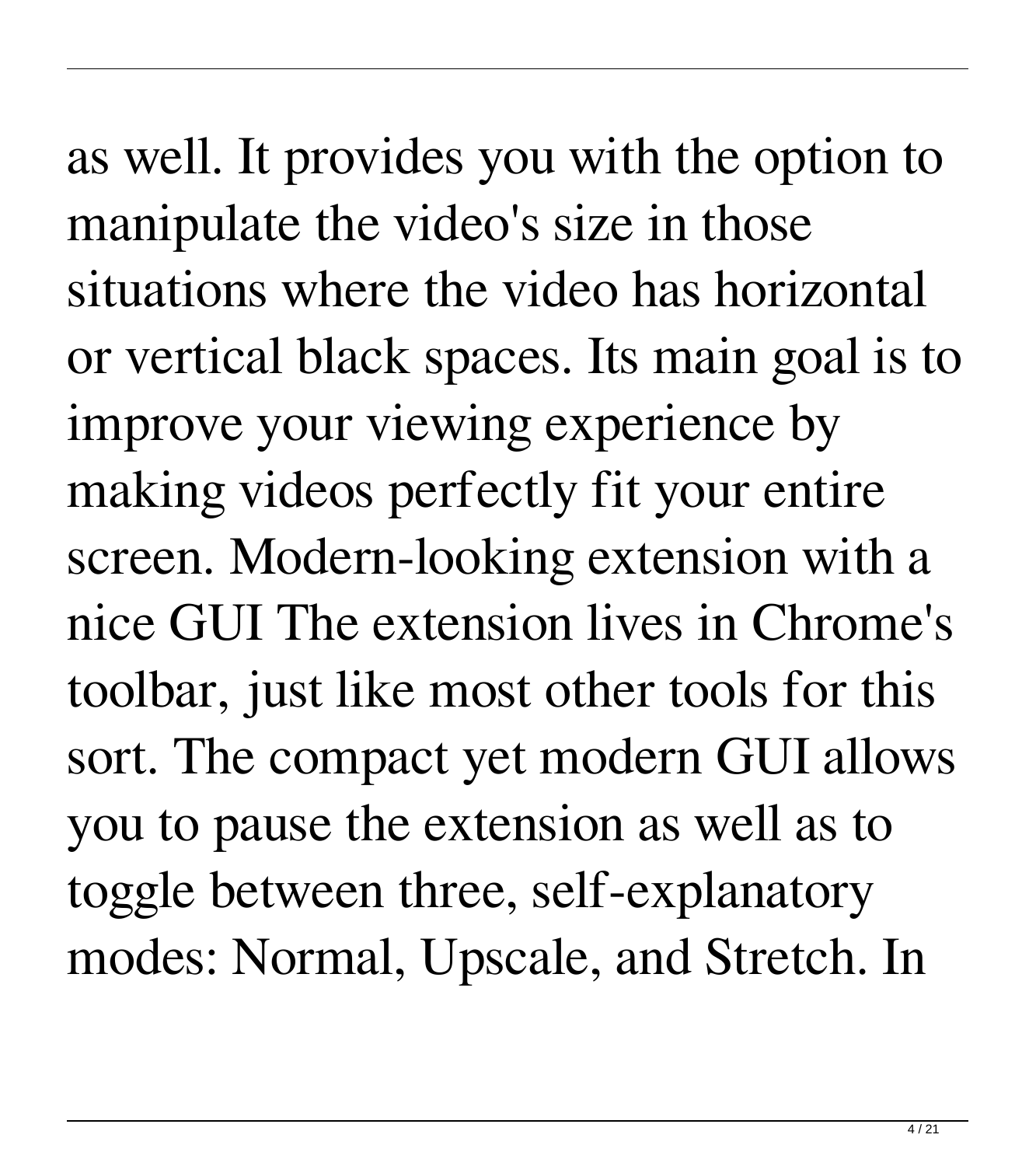addition, you can also set desired keyboard shortcuts for switching the extension on or off, as well as for switching between modes. Conclusion Taking everything into account, UltraWideo for Chrome is a very useful extension that provides a simple way of improving one's viewing experience. It's easy to operate, very lightweight, and it works with basically all video streaming platforms, including some that are subscription-based.Q: What would be the consequences of Maser Hell detected by a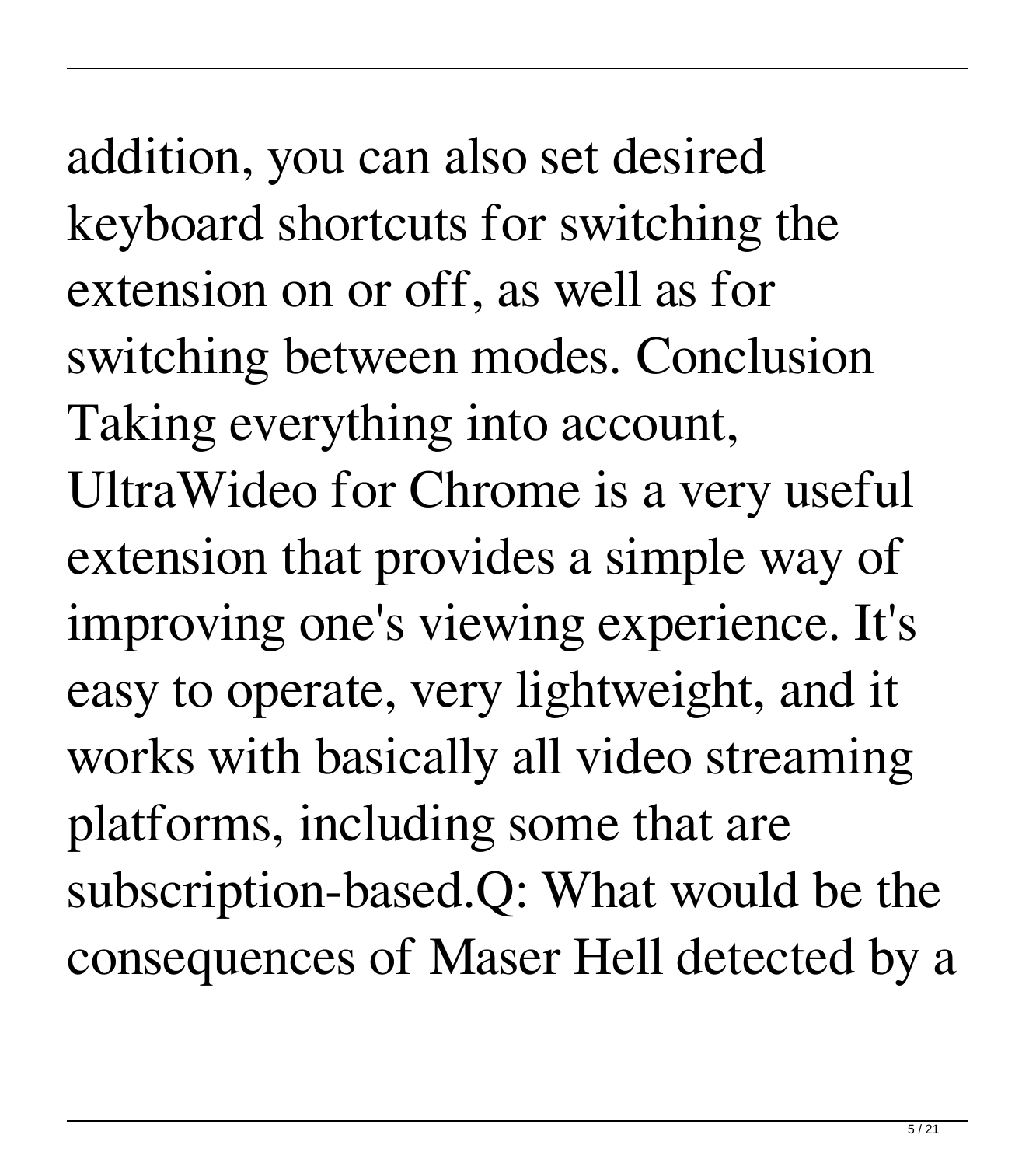planet? If a hypothetical advanced civilization detects that a solar system located in another star is controlled by a planet (or multiple planets) whose Maser technology is capable of killing all life on the star, what would be the consequences? By "kill all life", I mean that the planet/s would render the star completely inhabitable. This includes any other planets, moons, etc. Note: the technology of the hypothetical civilization in this scenario is much, much more advanced than current human technology. A: If it is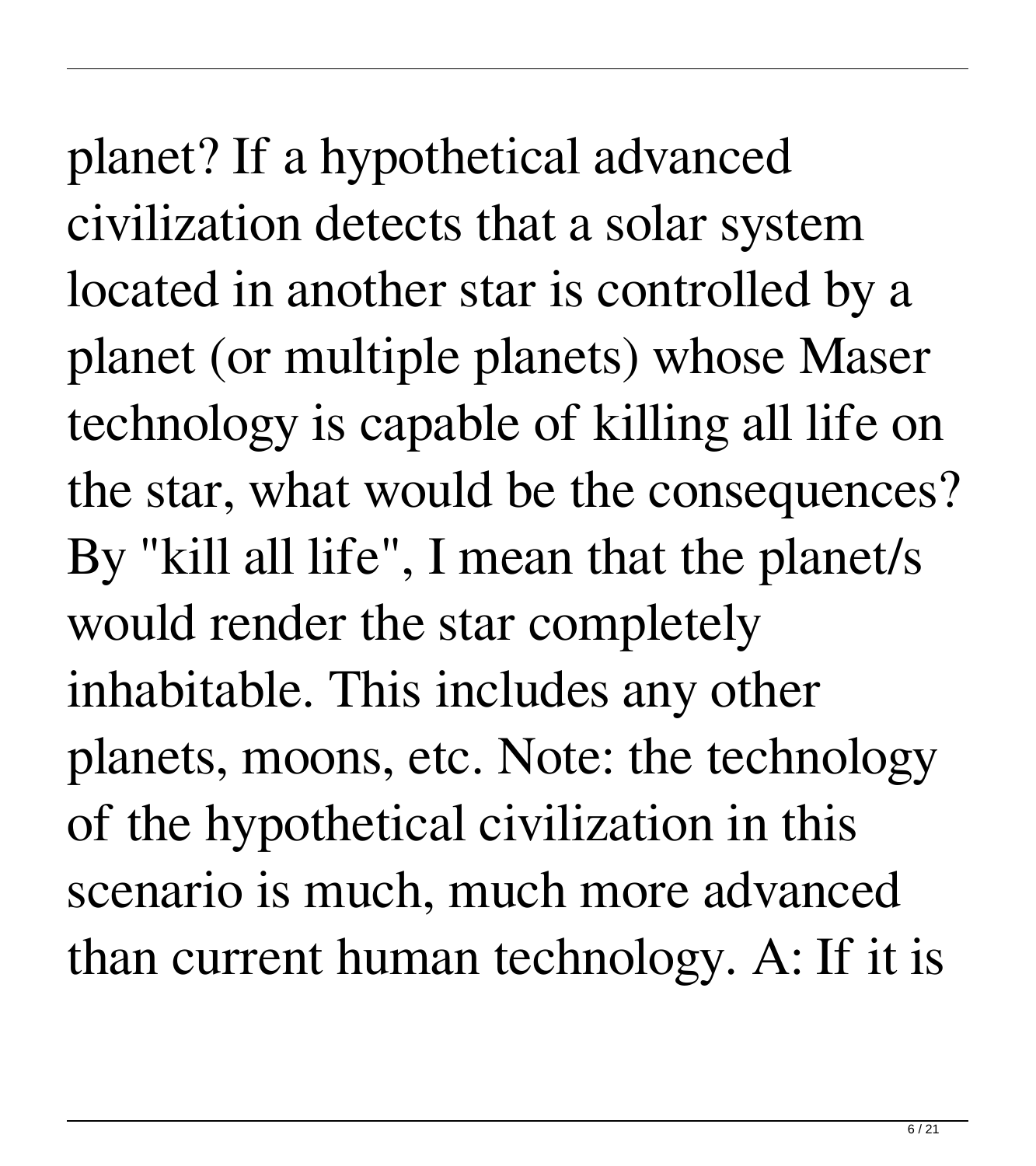## as advanced as you say, it will probably take out

**UltraWideo For Chrome With Keygen Download [Win/Mac]**

KeyMacro is a script that works in Google Chrome to control videos in full-screen mode. It comes with 3 basic modes that make it easier to control your video in fullscreen mode. The Modes are: Normal: The default mode where the video will not stretch. Upscale: The extension will stretch the video by a predefined percentage to fit the screen. It is possible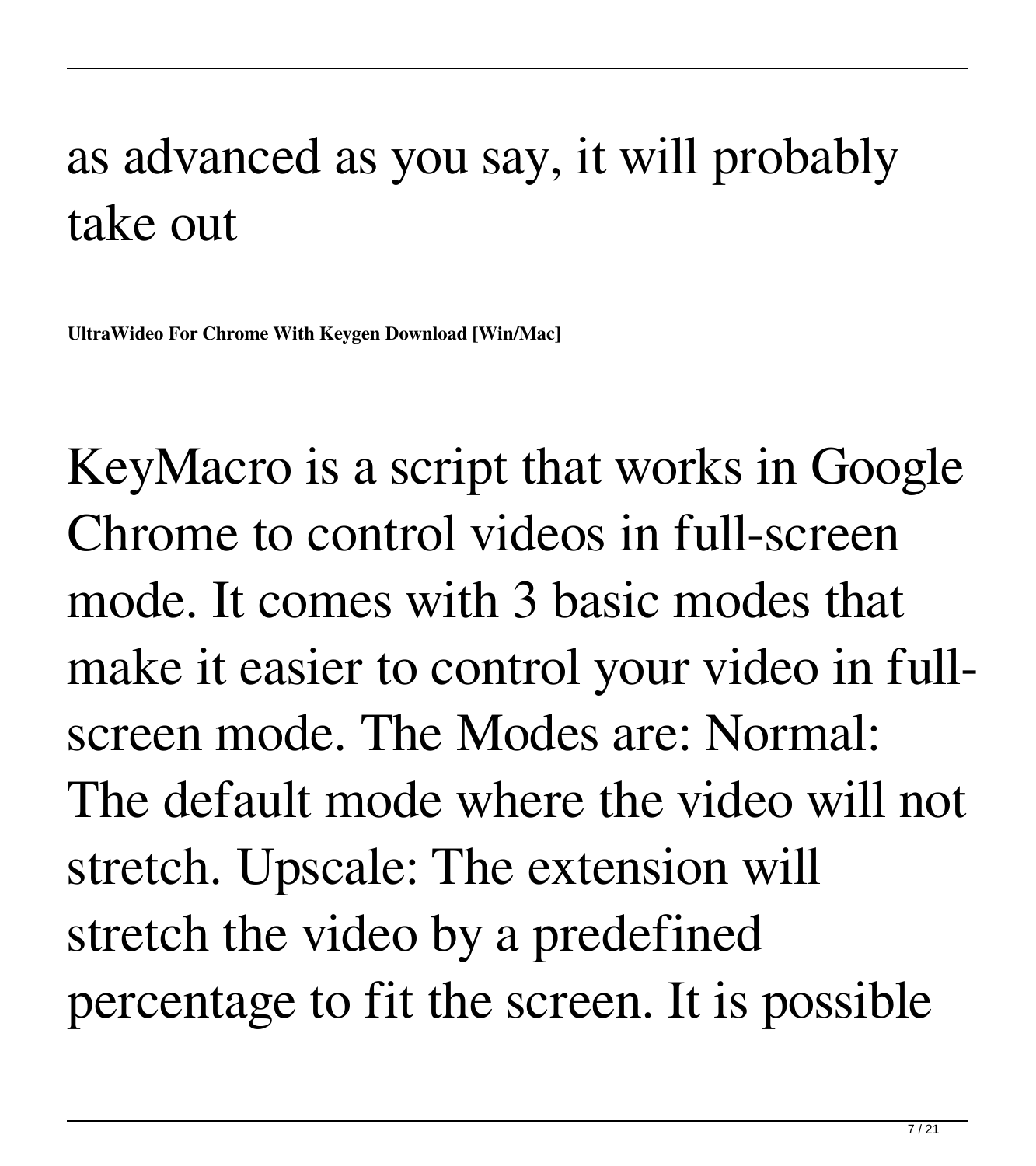to have a custom percentage here. Stretch: The video will be stretched to fit the entire screen. In addition to that, KeyMacro allows you to add any custom keyboard shortcuts for more advanced operations. Installation: The simplest way to install KeyMacro is to use Chrome's extension installer. In fact, the developers recommend that you use this option when installing the extension. However, if you want to keep the extension's source code, you can do so via Github. How to use: To use KeyMacro, you just have to do 3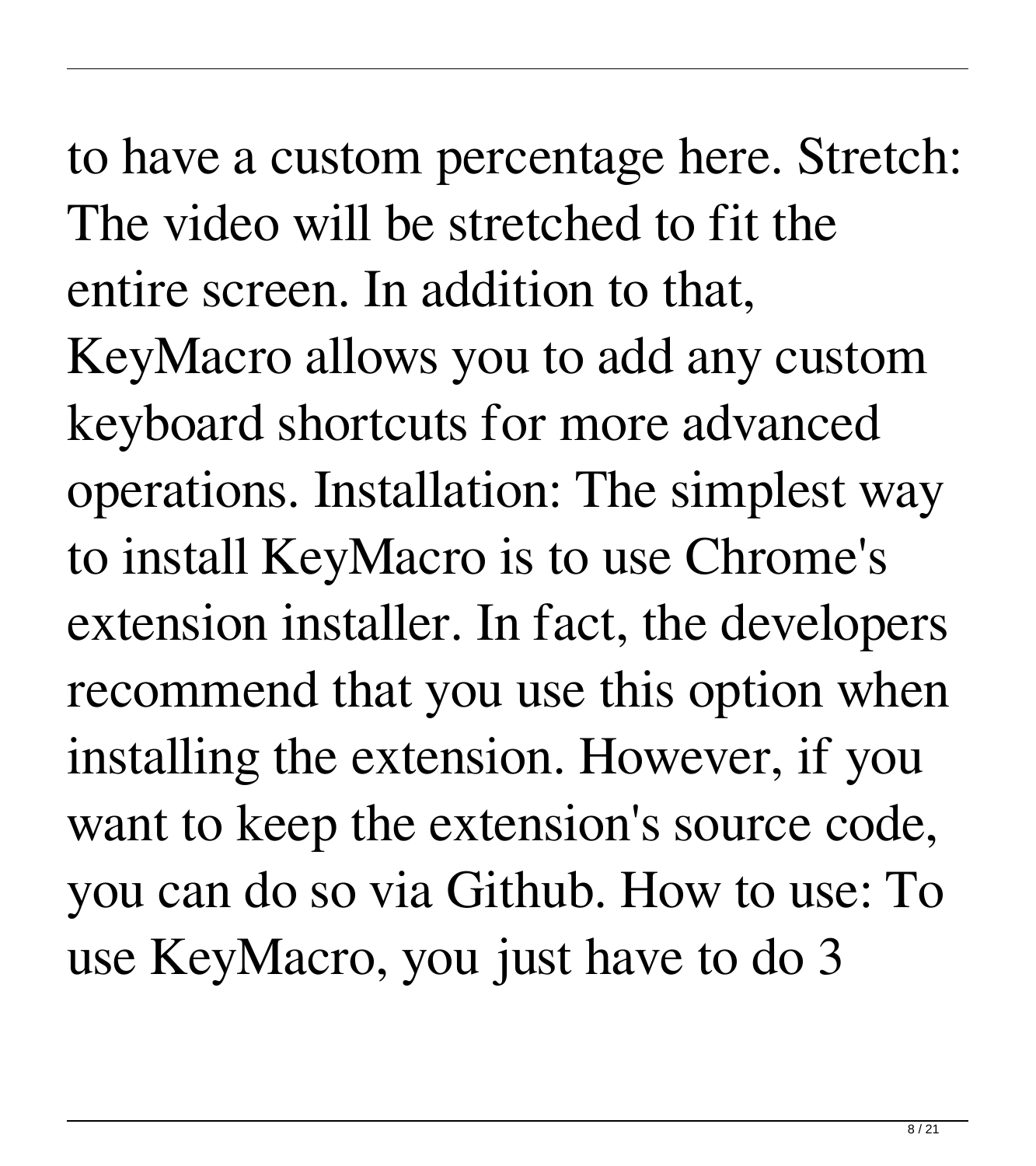things: Install the extension from the Chrome webstore. Open the extension in your browser's toolbar. Now, select the video that you want to control and press the "Enter" key on your keyboard. You can also assign any custom keyboard shortcuts to your needs. Cracked UltraWideo for Chrome With Keygen is a powerful extension that comes with a very intuitive GUI and that makes sure that your videos will play perfectly in fullscreen mode. It is not the only video fullscreen extension on the market, but it is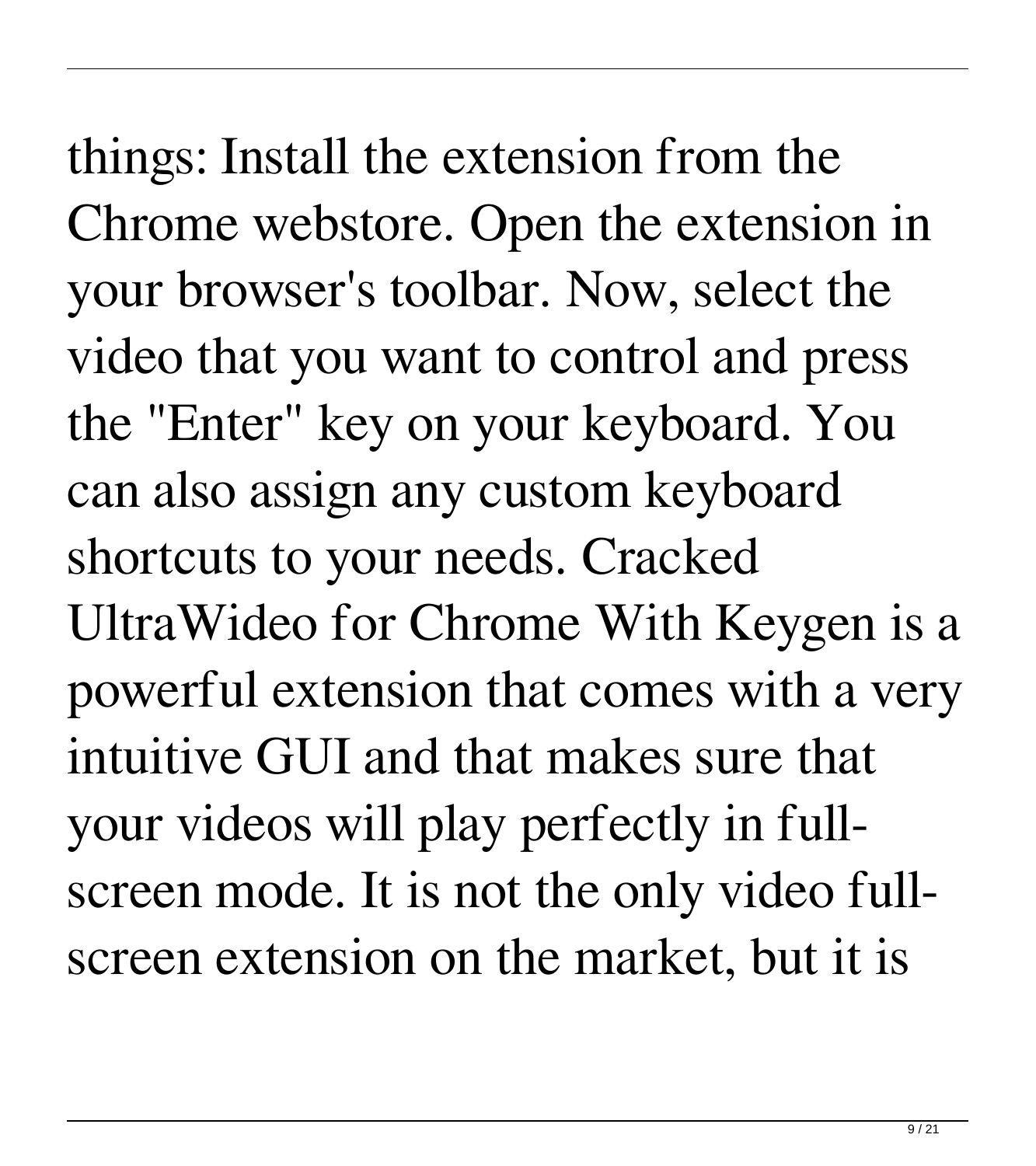one of the few that works on pretty much all video streaming platforms. KeyMacro Description: KeyMacro is a script that works in Google Chrome to control videos in full-screen mode. It comes with 3 basic modes that make it easier to control your video in full-screen mode. The Modes are: Normal: The default mode where the video will not stretch. Upscale: The extension will stretch the video by a predefined percentage to fit the screen. It is possible to have a custom percentage here. Stretch: The video will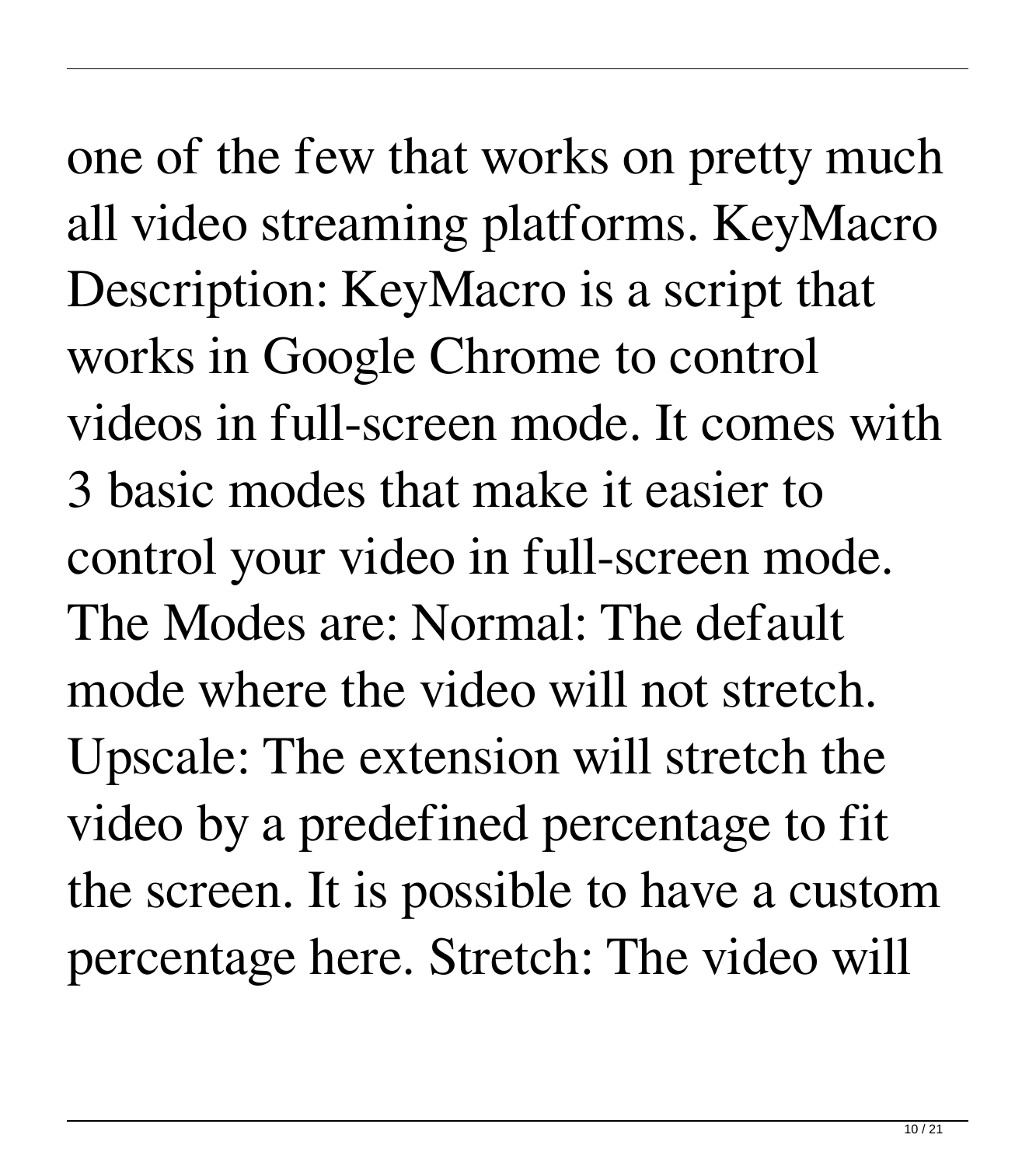be stretched to fit the entire screen. In addition to that, KeyMacro allows you to add any custom keyboard shortcuts for more advanced operations. Installation: The simplest way to install KeyMacro is to use Chrome's extension installer. In fact, the developers recommend that you use this option when installing the extension. However, if you want to keep the 81e310abbf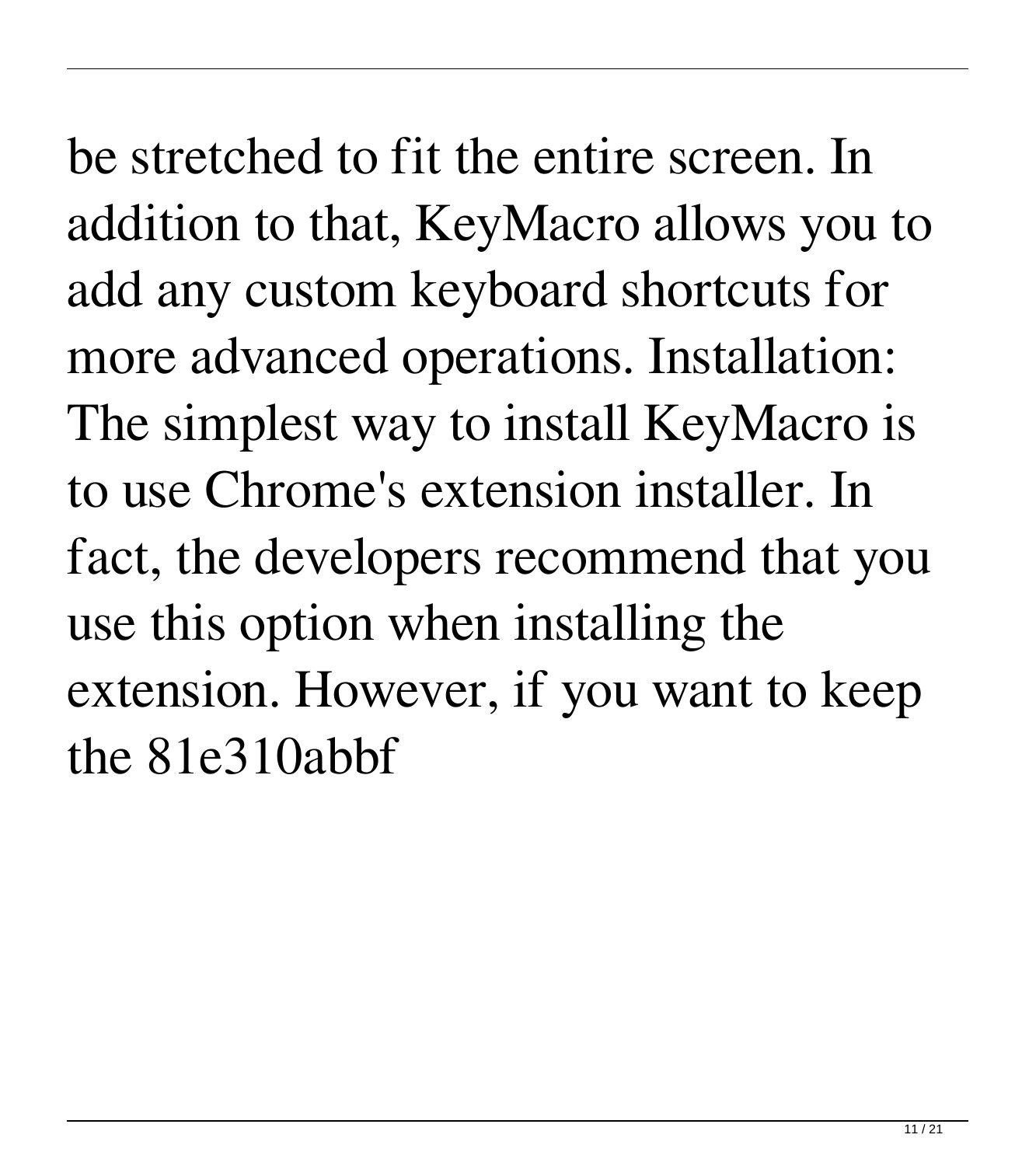UltraWideo for Chrome is a simple, yet highly useful extension that has everything you need to improve the viewing experience of any video. Simply add it to Chrome's toolbar, adjust it to your liking, and you are good to go. All you have to do is to enter the desired video URL or select a video from your computer, and that's it. The extension will work in the background to improve the video to your liking. I highly recommend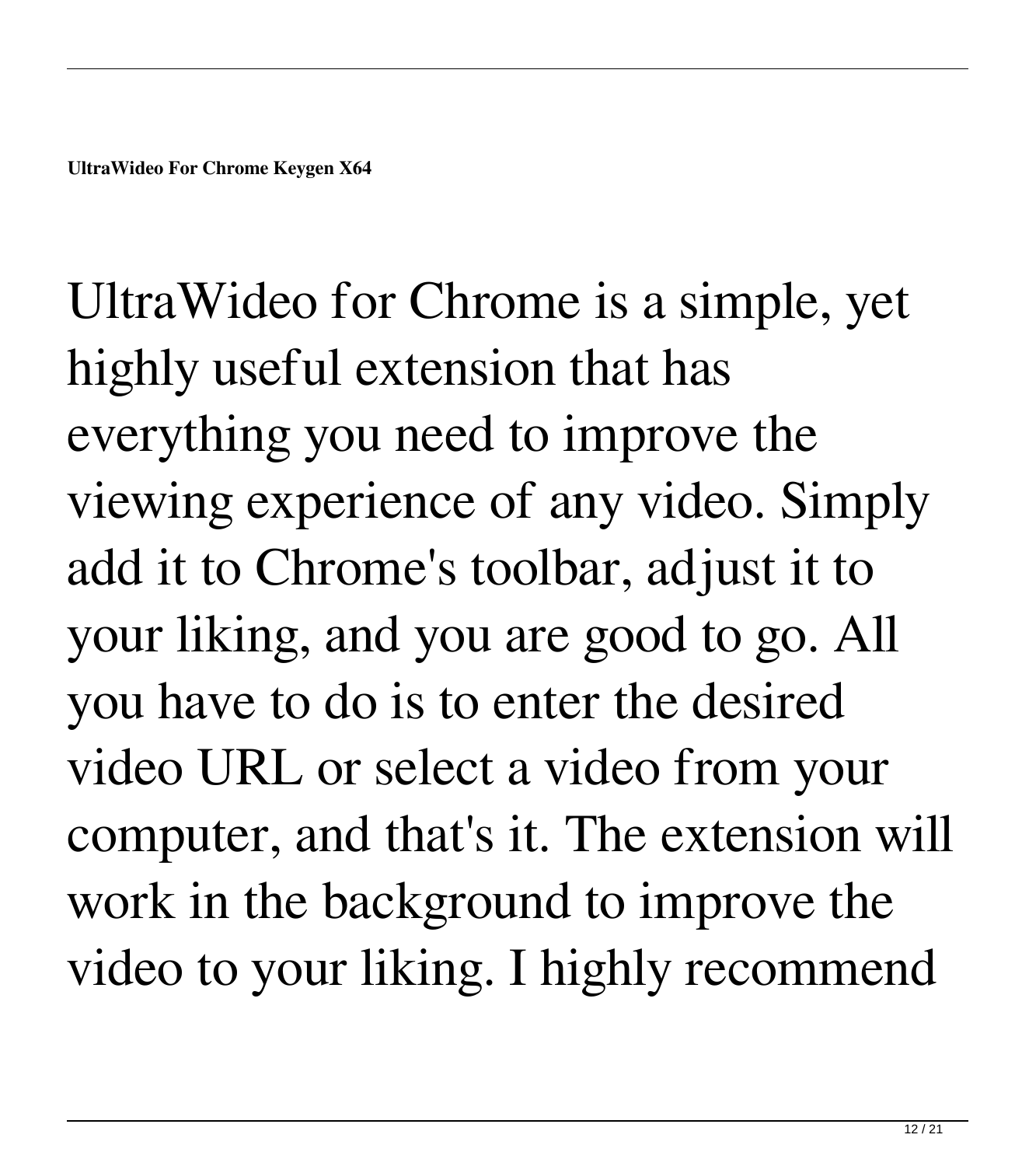you to try it out for yourself and see how it works. DisplayPort Multimedia Interface The DisplayPort Multimedia Interface (or DisplayPort MMI) is a DisplayPort port standardized in the 2.1 revision of the DisplayPort interface, described in version 1.1 of the "DisplayPort Multimedia Interface Specification Revision 1.0", and finalized on June 19, 2008. The DisplayPort MMI supports multiple audio, video and graphics streams in a single DisplayPort link. In this review, we'll explore what it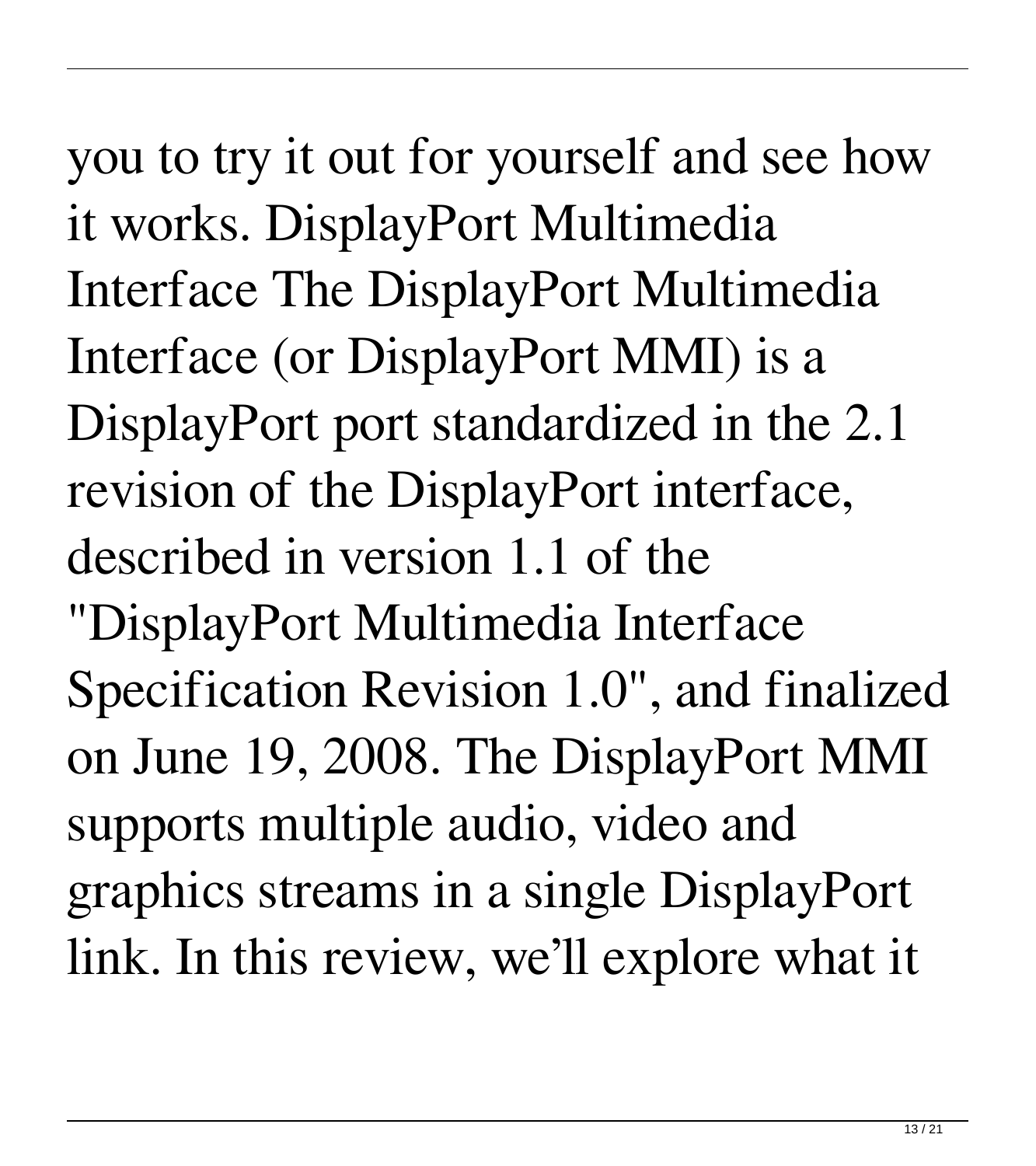does, how it works, and how it compares to other technologies, such as HDMI and DVI. Introduction DisplayPort MMI is a proprietary specification (firmware) by the DisplayPort MMI Consortium, which was founded by a group of OEMs and System Integrators in December 2006, as an alternative to the HDMI and DVI interfaces. It is the first DisplayPort specification to be finalized and ratified by the industry. DisplayPort MMI was finalized in 2008 and is available as of version 1.1 of the "DisplayPort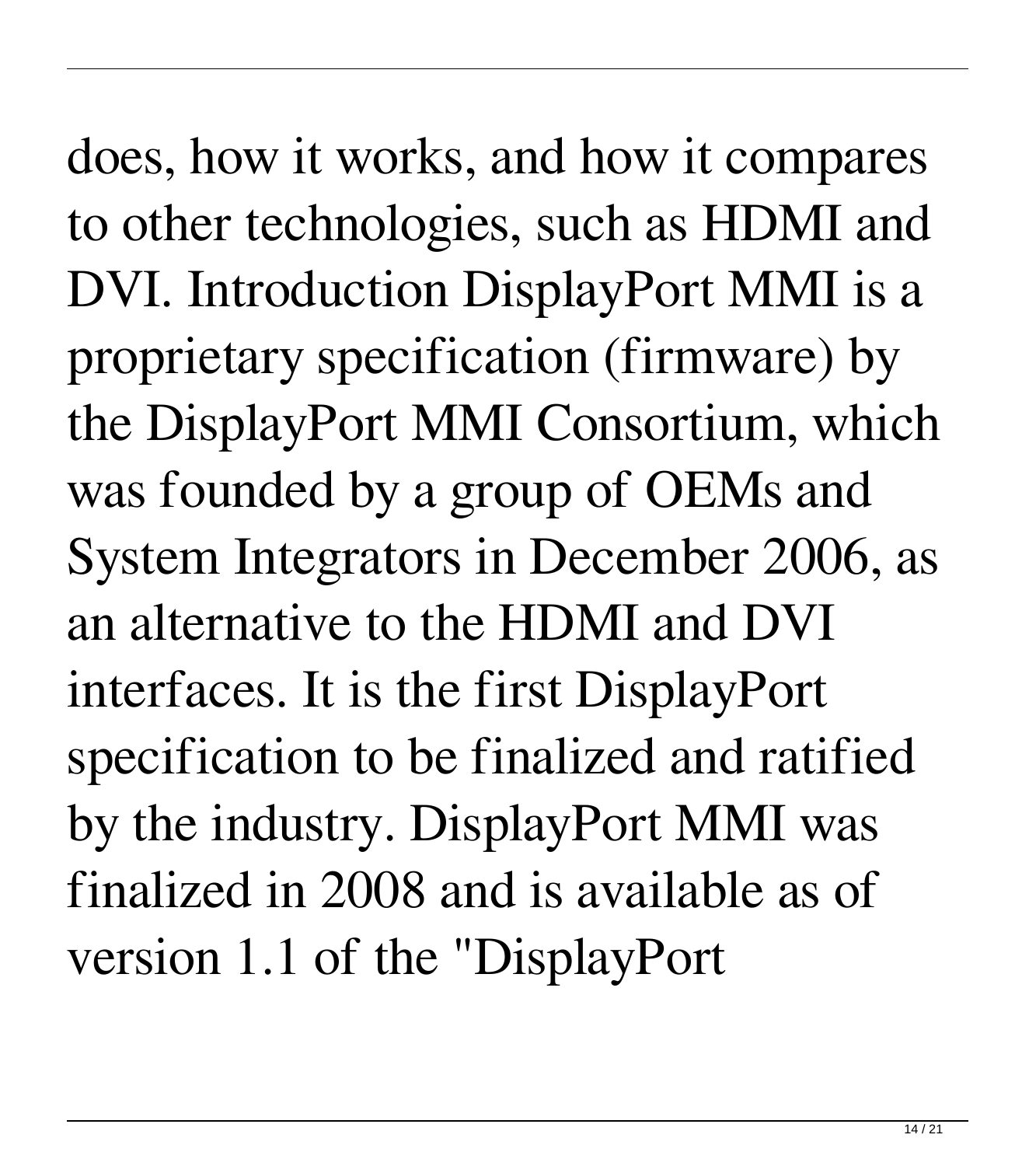Multimedia Interface Specification Revision 1.0". It is now being used by many manufacturers, allowing them to optimize their graphics cards and display ports for graphics and video applications. DisplayPort MMI is an extension of the DisplayPort 1.0 interface that was ratified in 2003 and defined in version 1.1. DisplayPort MMI is not an HDMI extension. Unlike HDMI and DVI, DisplayPort MMI does not define any set of frame sizes or resolutions. This means that the number of pixels displayed on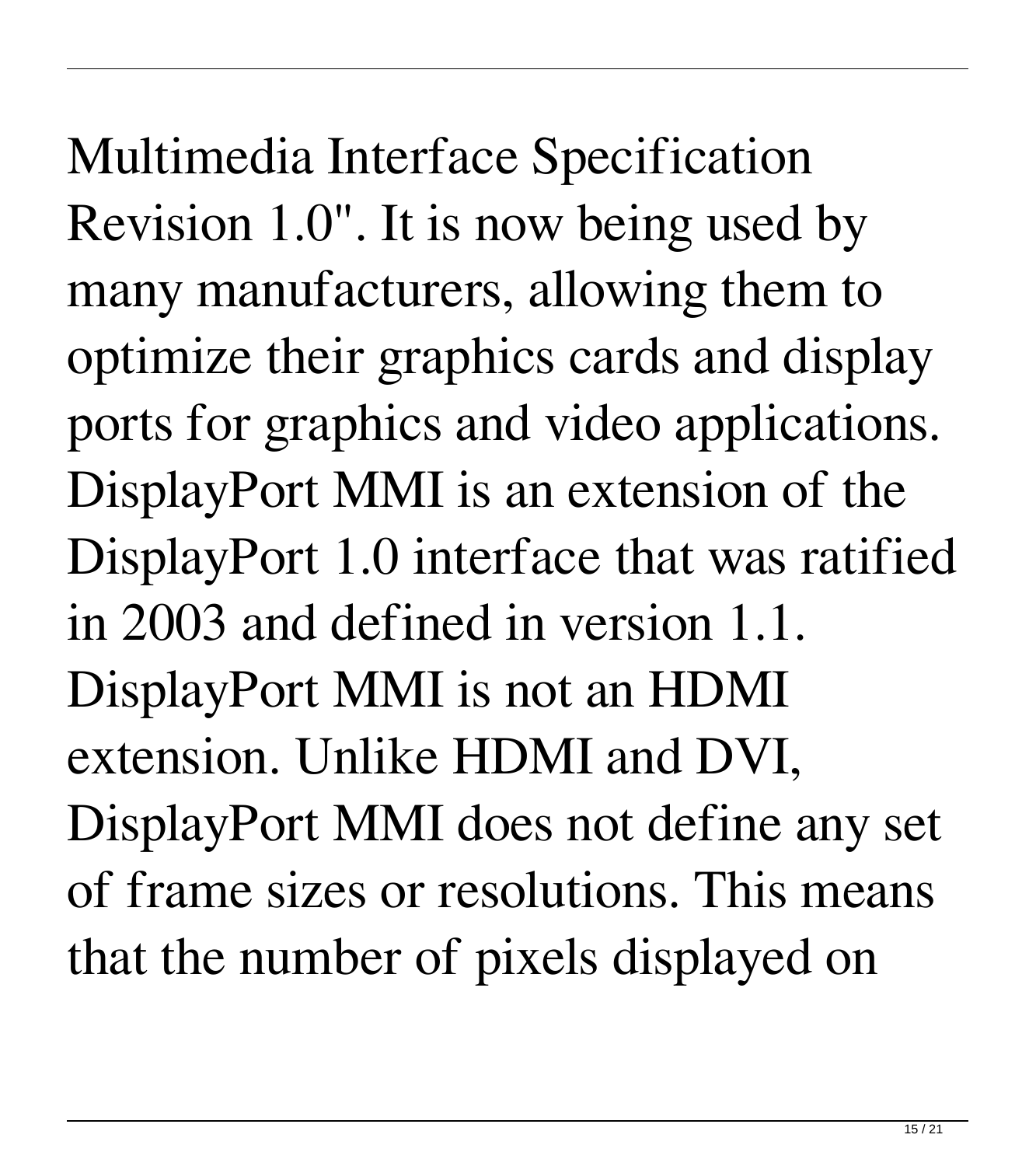your screen could be increased or decreased at any moment during playback. DisplayPort MMI is based on the DisplayPort 1.0 specification, meaning that a DisplayPort MMI device supports the basic DisplayPort 1.0 functions, such as: • Video and audio interfaces • The VESA DDC standard • Power negotiation DisplayPort MMI supports four (4) video and three (3) audio interfaces.

**What's New in the UltraWideo For Chrome?**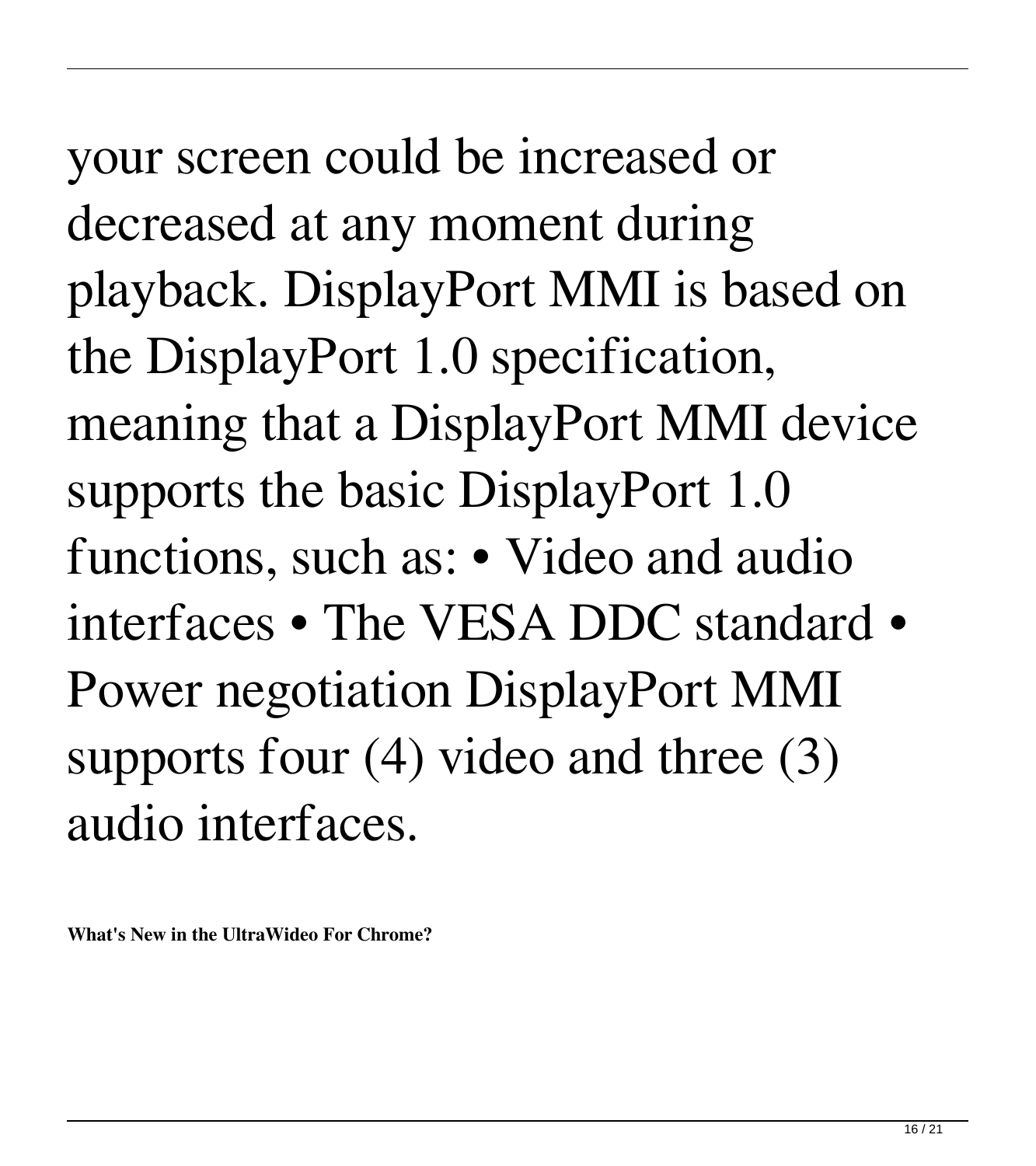Download UltraWideo for Chrome Eliminate multiple download links and Get a single direct download URL for UltraWideo for Chrome Latest Version. We can provide higher download speed and better download manager. UltraWideo for Chrome Review: UltraWideo for Chrome works on all modern browsers as well as on any video streaming platform you can find on the web. Besides, it's very simple to use. Just open the extension from the Google Chrome's toolbar and it's ready to go.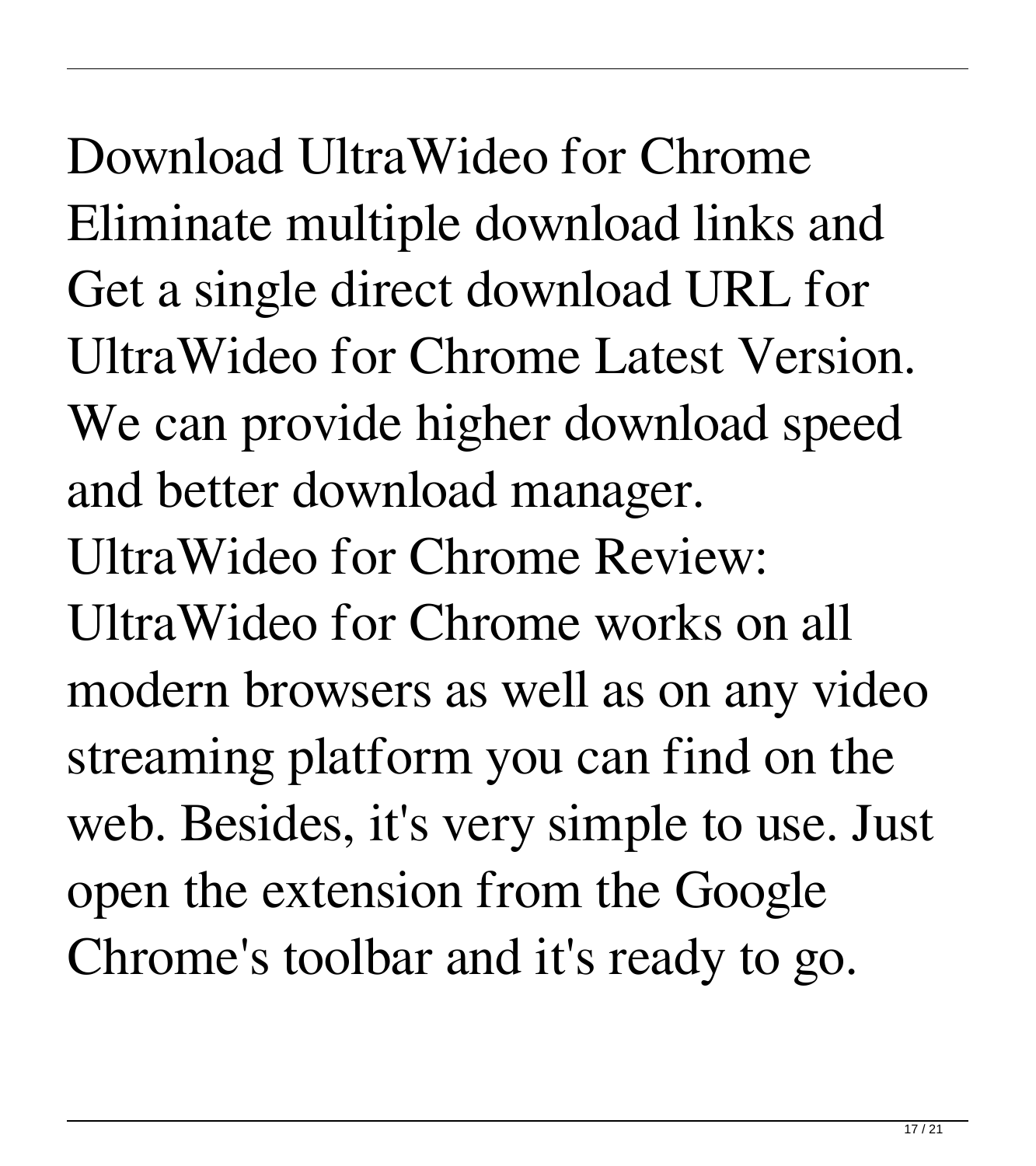Features: It's a very simple extension with a nice GUI It's available in three selfexplanatory modes: Normal, Upscale, and Stretch. You can set the desired keyboard shortcuts for switching the extension on or off. Now you have a direct download link that you can click to save and install UltraWideo for Chrome. UltraWideo for Chrome Review Best Way to Enhance Video Streaming Experience UltraWideo for Chrome Download Link UltraWideo for Chrome Review 1 2 3 4 5 6 7 8 9 10 11 12 13 14 15 16 17 18 19 20 21 22 23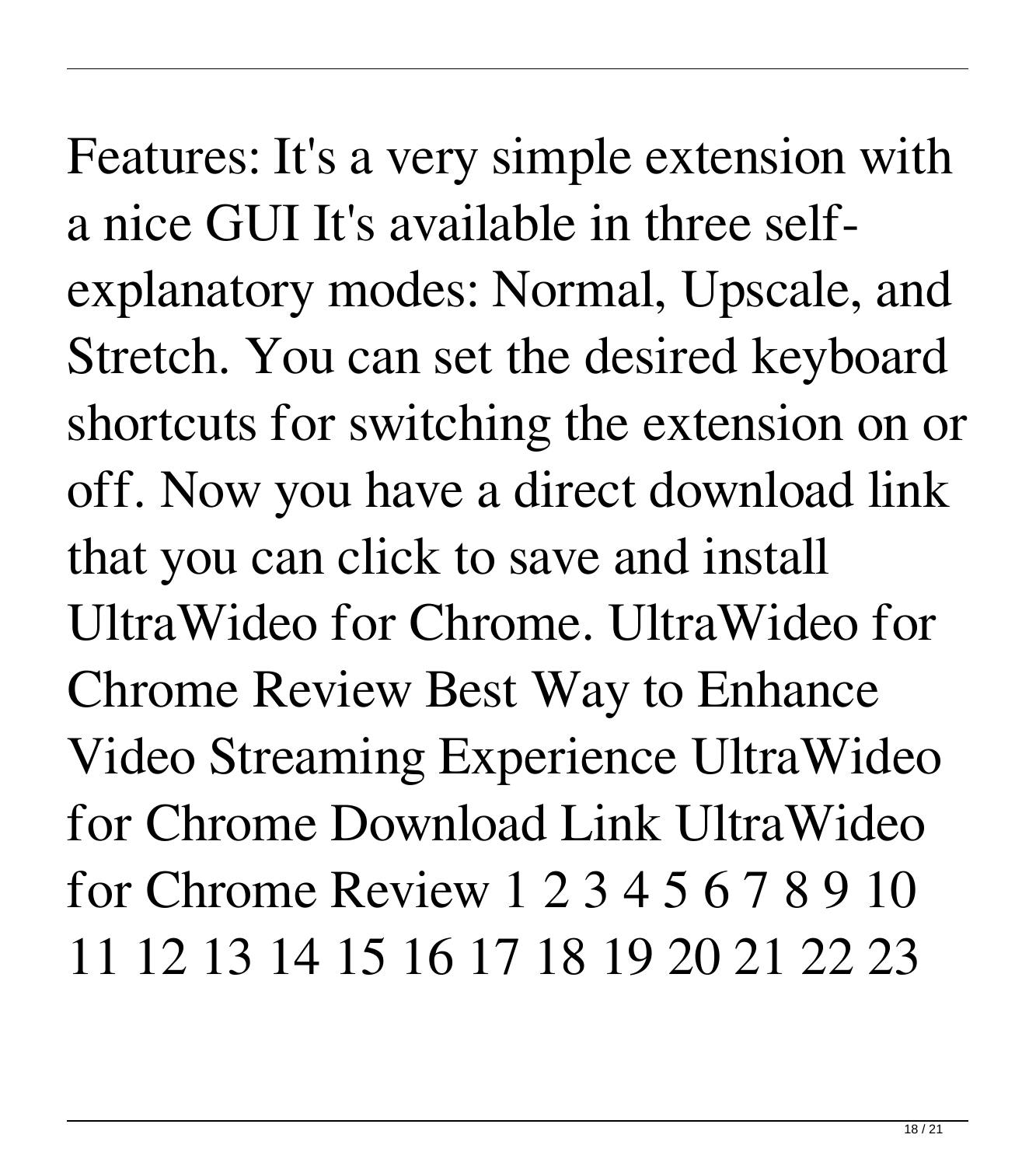24 25 26 27 28 29 30 31 32 33 34 35 36 37 38 39 40 41 42 43 44 45 46 47 48 49 50 51 52 53 54 55 56 57 58 59 60 61 62 63 64 65 66 67 68 69 70 71 72 73 74 75 76 77 78 79 80 81 82 83 84 85 86 87 88 89 90 91 92 93 94 95 96 97 98 99 100 101 102 103 104 105 106 107 108 109 110 111 112 113 114 115 116 117 118 119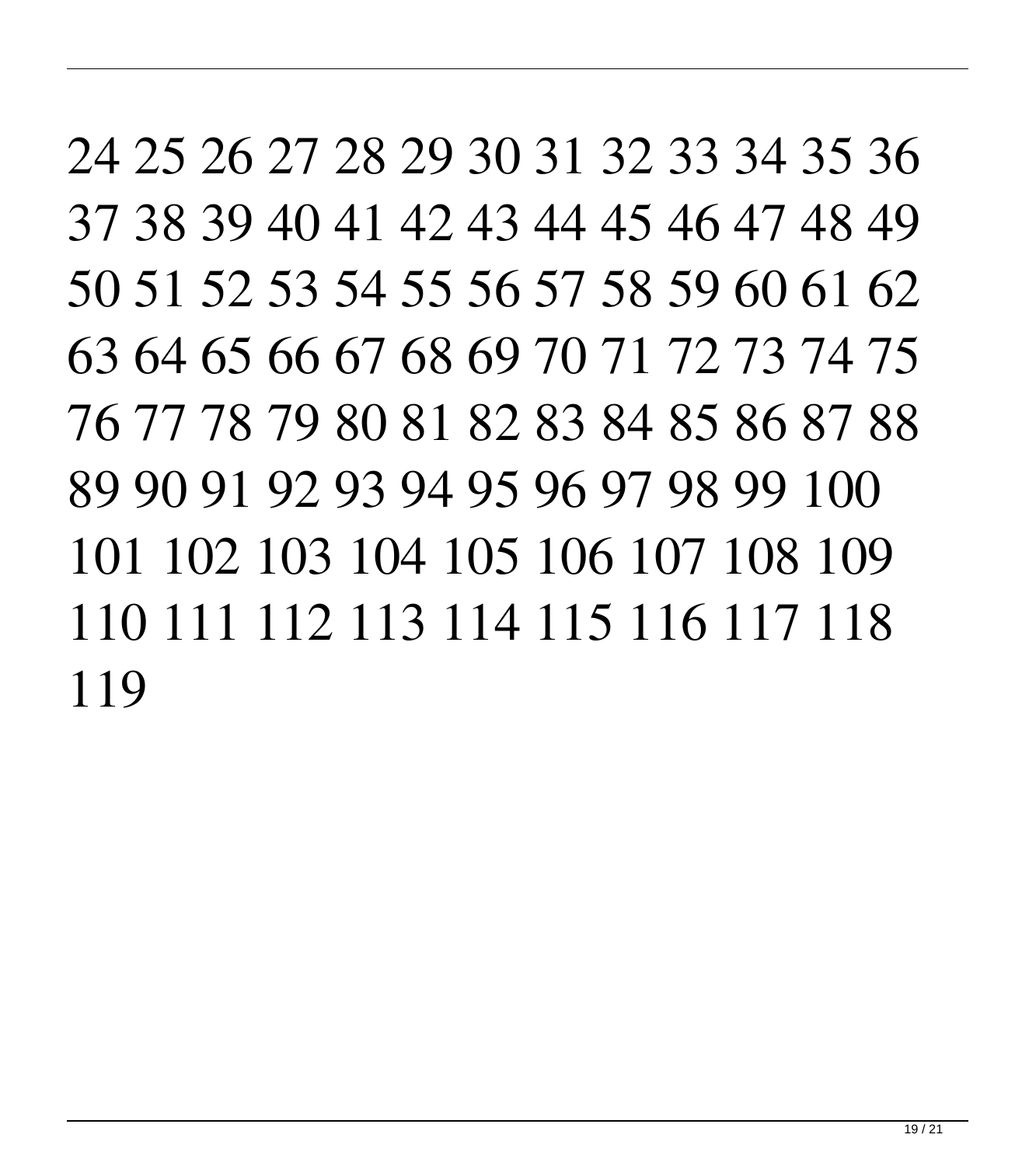Minimum: OS: Windows 7 Processor: AMD Phenom X4 9850 Quad-Core Memory: 2 GB RAM Graphics: NVIDIA GeForce 8600M GT or Radeon HD 2600 DirectX: Version 9.0 Storage: 8 GB available space Additional Notes: Cobra Engine compatible game engine, (Cloud Based) Run & Play Recommended: OS: Windows 8 Processor: AMD Phenom II X6 1100T Quad-Core Memory: